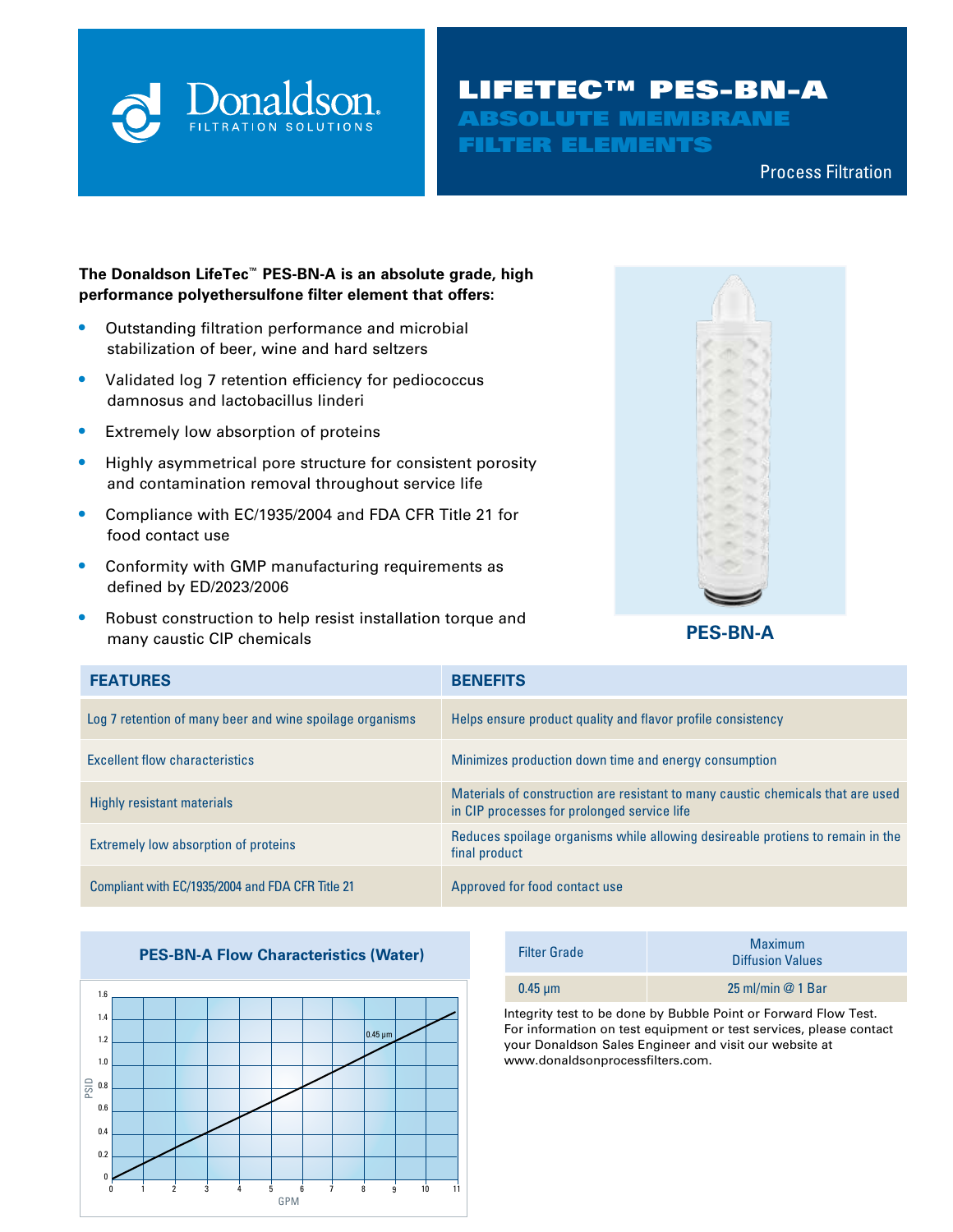# INDUSTRIES AND APPLICATIONS

| <b>INDUSTRIES</b> |                      | <b>APPLICATIONS</b> |                                     |                                          |
|-------------------|----------------------|---------------------|-------------------------------------|------------------------------------------|
| <b>Brewery</b>    | <b>Bottled Water</b> | <b>Hard Seltzer</b> | <b>Cold Stabilization of Beer</b>   | <b>Final Filtration of Wine</b>          |
| Wine              | <b>Soft Drinks</b>   |                     | <b>Clarification of Soft Drinks</b> | <b>Final Filtration of Hard Seltzers</b> |

## SPECIFICATIONS

#### **CUMULATIVE STEAM CYCLES**

The PES-BN-A is rated for 100 steam sterilzation cycles with 250°F saturated steam.

- **•** Figures based on steaming resistance lab tests.
- **•** Filter elements must be checked in actual use.
- **•** Contact Donaldson for recommended Autoclaving/Steam procedures.

#### **QUALITY TEST**

All products have been inspected and released by Quality Assurance as having met the following requirements:

- All 10" sterile filter modules are integrity tested to verify compliance with established quality and design specifications and to assure consistent and reliable performance.
- The traceability of each filter element according to EC/1935/2004 is provided by serial number.
- **•** All PES-BN-A filter elements are completely staged, assembled, tested and packaged in Class 7 clean room facility, whose Quality Management System is approved by an accredited registering body to the appropriate ISO 9001 Quality Systems Standard.

#### **MATERIAL COMPLIANCE USA**

All components of the PES-BN-A filter element are FDA listed for food contact use in the Code of Federal Regulations (CFR), Title 21.

| <b>MATERIALS</b>          | <b>CFR TITLE 21</b>    |          |
|---------------------------|------------------------|----------|
| <b>Membrane</b>           | Polyethersulfone       | 177.2240 |
| <b>Upstream Support</b>   | Polypropylene          | 177.1520 |
| <b>Downstream Support</b> | Polypropylene          | 177.1520 |
| <b>Outer Guard</b>        | Polypropylene          | 177.1520 |
| Core                      | Polypropylene          | 177.1520 |
| <b>End Caps</b>           | Polypropylene          | 177.1520 |
| 0-Rings                   | <b>EPDM</b>            | 177.2600 |
|                           | <b>Silicone</b>        | 177.2600 |
| <b>Sealing Method</b>     | <b>Thermal Bonding</b> |          |